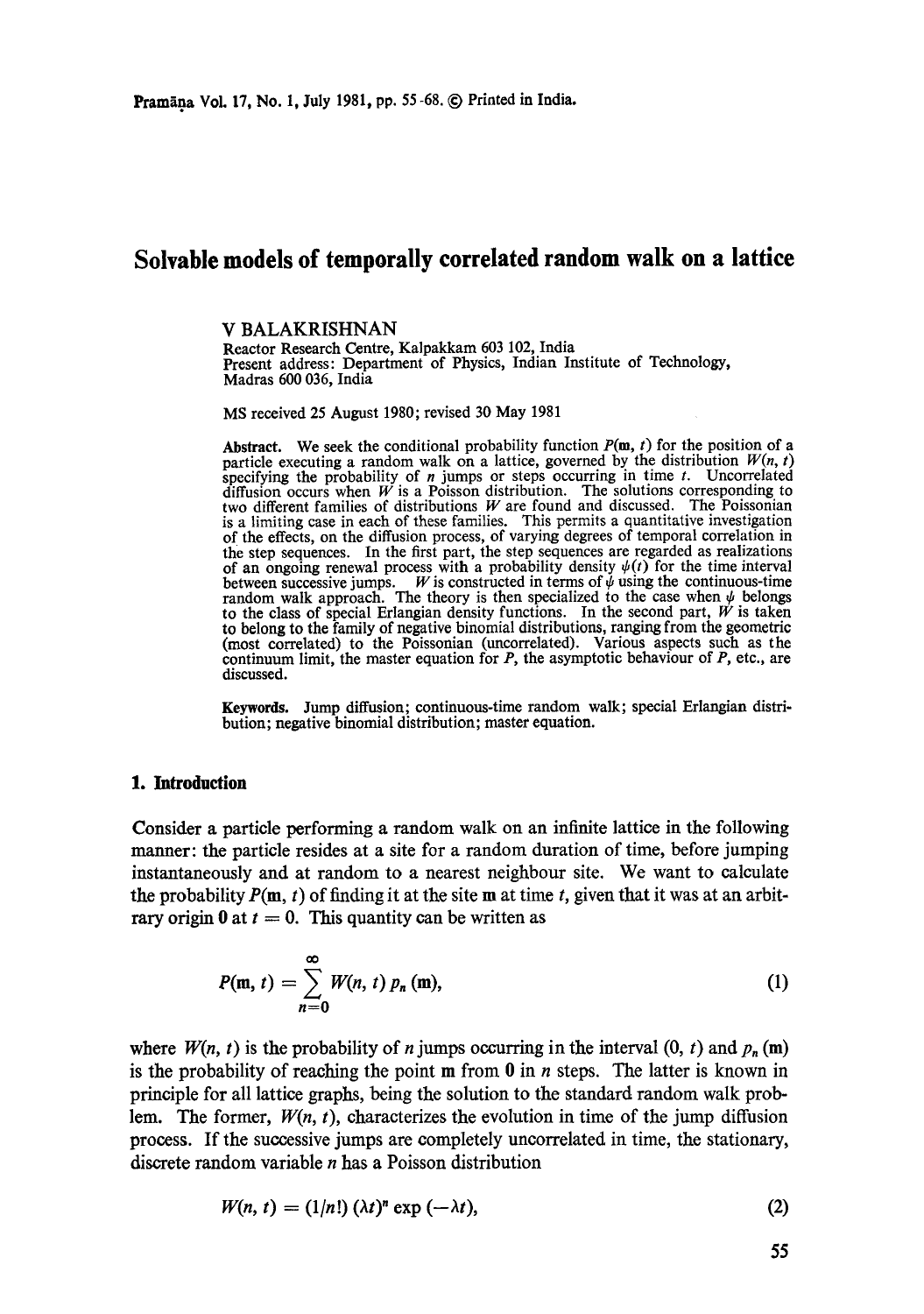where  $\lambda$  is the mean jump rate. *All* other probability distributions imply a memory or correlation in the jump sequence, and hence in the diffusion process itself. It is this sort of *temporally correlated* random walk that we study in what follows, with the help of certain solvable models-*i.e.*, specific classes of distributions  $W(n, t)$  that generalize (2) in a natural manner, and for which analytical solutions to the jump diffusion problem can be found.

The notation used in an earlier paper on a two-state random walk on a lattice (Balakrishnan and Venkataraman 1981, referred to as BV hereafter) will be retained. For simplicity of notation, we restrict ourselves to a cubic lattice in d dimensions, with the lattice constant set equal to unity. Thus  $m = (m_1, m_2, \ldots, m_d)$ . Let L denote the generating function of P(m, *t), i.e.,* 

$$
L(z_1, ..., z_d, t) = \sum_{m_l = -\infty}^{\infty} P(m, t) z_1^{m_1} z_2^{m_2} , ..., z_d^{m_d}, \qquad (3)
$$

and further let

$$
H(z, t) = \sum_{n=0}^{\infty} W(n, t) z^{n}
$$
 (4)

be the generating function for the step number distribution  $W(n, t)$ . Then L is determined in terms of  $H$  according to

$$
L(z_1, ..., z_d, t) = H(g), (z)t,
$$
\n(5)

where 
$$
g(z) = \sum_{i=1}^{d} (r_i z_i + l_i z_i^{-1})
$$
 (6)

generates a single step on the lattice. The positive numbers  $(r_i, l_i)$  satisfying  $\mathcal{Z}(r_i + l_i)$  $=$  1 are the *a priori* probabilities for jumps in the  $+i$  and  $-i$  directions respectively. They allow for a biased random walk. In the absence of any bias, each  $r_i = l_i = 1/(2d)$ . Once H is known,  $P(m, t)$  may be found in principle by inverting (3). The mean square displacement is given by

$$
\langle \mathbf{m}^2(t) \rangle = v(t) + v_2(t) \sum_{i=1}^d (r_i - l_i)^2,
$$
\n(7)

where 
$$
v(t) = [\partial H(z, t) / \partial z]_{z=1}
$$
 (8)

is the first moment of  $W(n, t)$  (the mean number of jumps in a time interval t), and

$$
\nu_2(t) = \left[\partial^2 H/\partial z^2\right]_{z=1} \tag{9}
$$

is the second factorial moment of  $W(n, t)$ . Specifying the jump statistics thus specifies the random walk. We shall concentrate on two distinct families of distributions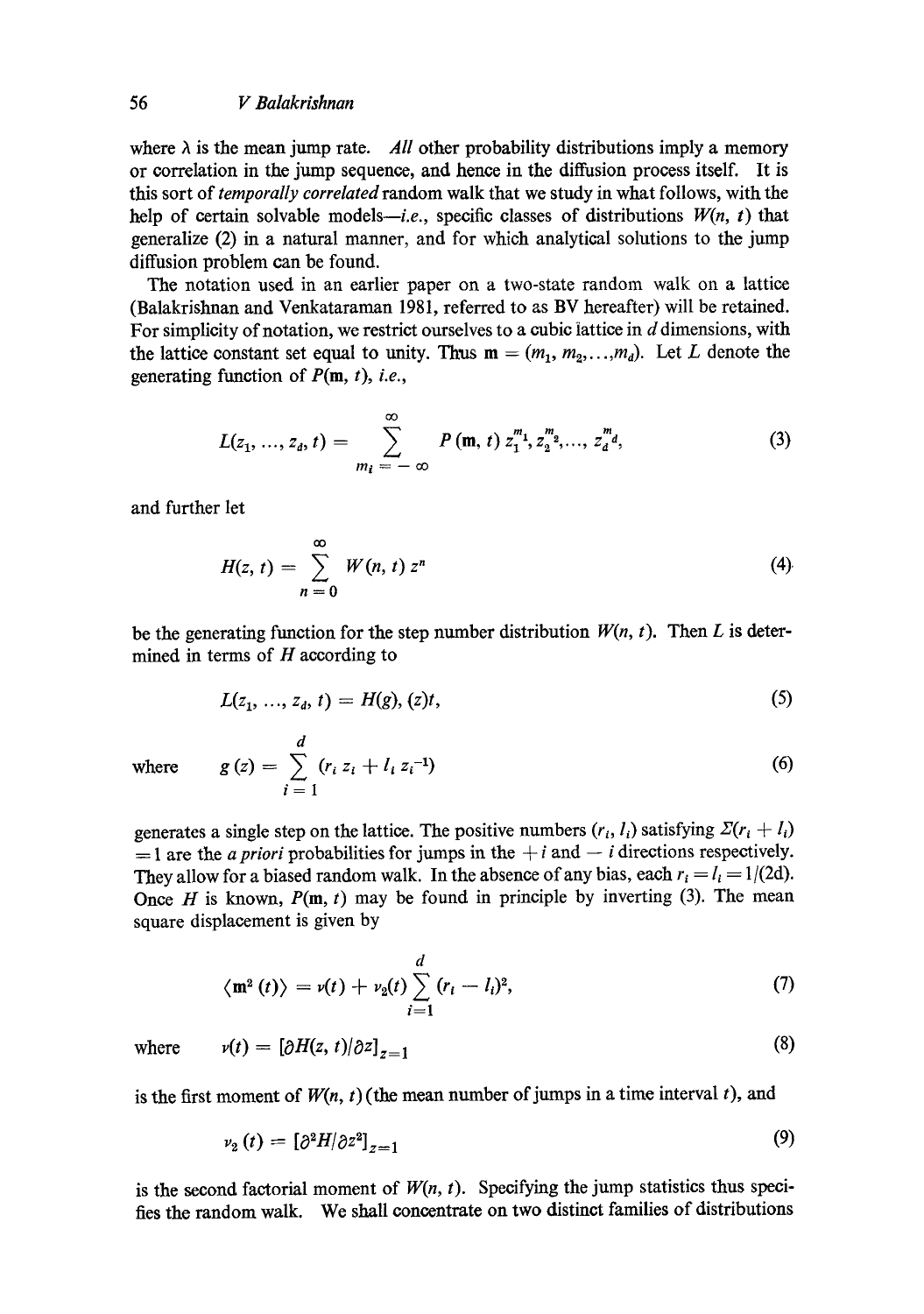$W(n, t)$ , in each of which the Poissonian (2) occurs as a limiting case. This will help us understand the effects of temporal correlations in the jump process in a graded, quantitative manner.

Before proceeding to these distributions, we must record the already known solution in the Poissonian case (see BV and references therein). It is trivial to see that

$$
H(z, t) = \exp\left[\lambda t (z - 1)\right],\tag{10}
$$

and that  $v(t) = \lambda t$  in this case. Further,  $P(m, t)$  is found to be

$$
P(\mathbf{m}, t) = \exp(-\lambda t) \prod_{i=1}^{d} (r_i/l_i)^{m_i/2} I_{m_i}(2\lambda t (r_i l_i)^{1/2}), \qquad (11)
$$

where  $I_m$  is the modified Bessel function of order m. Equation (11) is the basic solution for diffusion *via* unoorrelated, nearest-neighbour jumps on a cubic lattice, in the presence of directional bias. It can be shown (see, *e.g.,* BV) to satisfy the conventional Markovian master equation

$$
\frac{\partial}{\partial t} P(\mathbf{m}, t) = \lambda \sum_{i=1}^{d} [r_i \{ P(m_1, ..., m_i - 1, ..., m_d, t) - P(\mathbf{m}, t) \}
$$

$$
+ l_i \{ P(m_1, ..., m_i + 1, ..., m_d, t) - P(\mathbf{m}, t) \}], \tag{12}
$$

for instance by observing that the corresponding step-generating function (10) obeys the differential equation

$$
\partial H(z, t) \partial t + \lambda (1-z) H(z, t) = 0. \tag{13}
$$

## **2. A class of continuous-time random walks**

## *2.1 Continuous-time random walk (CTRW)*

A rather general approach to the problem is to regard the sequence of jumps as an ongoing *equih'brium renewal process* (see, *e.g.* Cox 1967): the time interval between successive jumps is assumed to be governed by a common normalized probability density  $\psi(t)$ . The mean residence time at a site is therefore

$$
\tau = \int_{0}^{\infty} t \psi(t) dt \,. \tag{14}
$$

The probability density for the *first* jump time from a *randomly* chosen origin of time **is** given by (Feller 1966, Cox 1967; see BV)

$$
\psi_0(t) = (1/\tau) \int\limits_t^\infty \psi(t') dt'.
$$
\n(15)

 $\sim$   $\sim$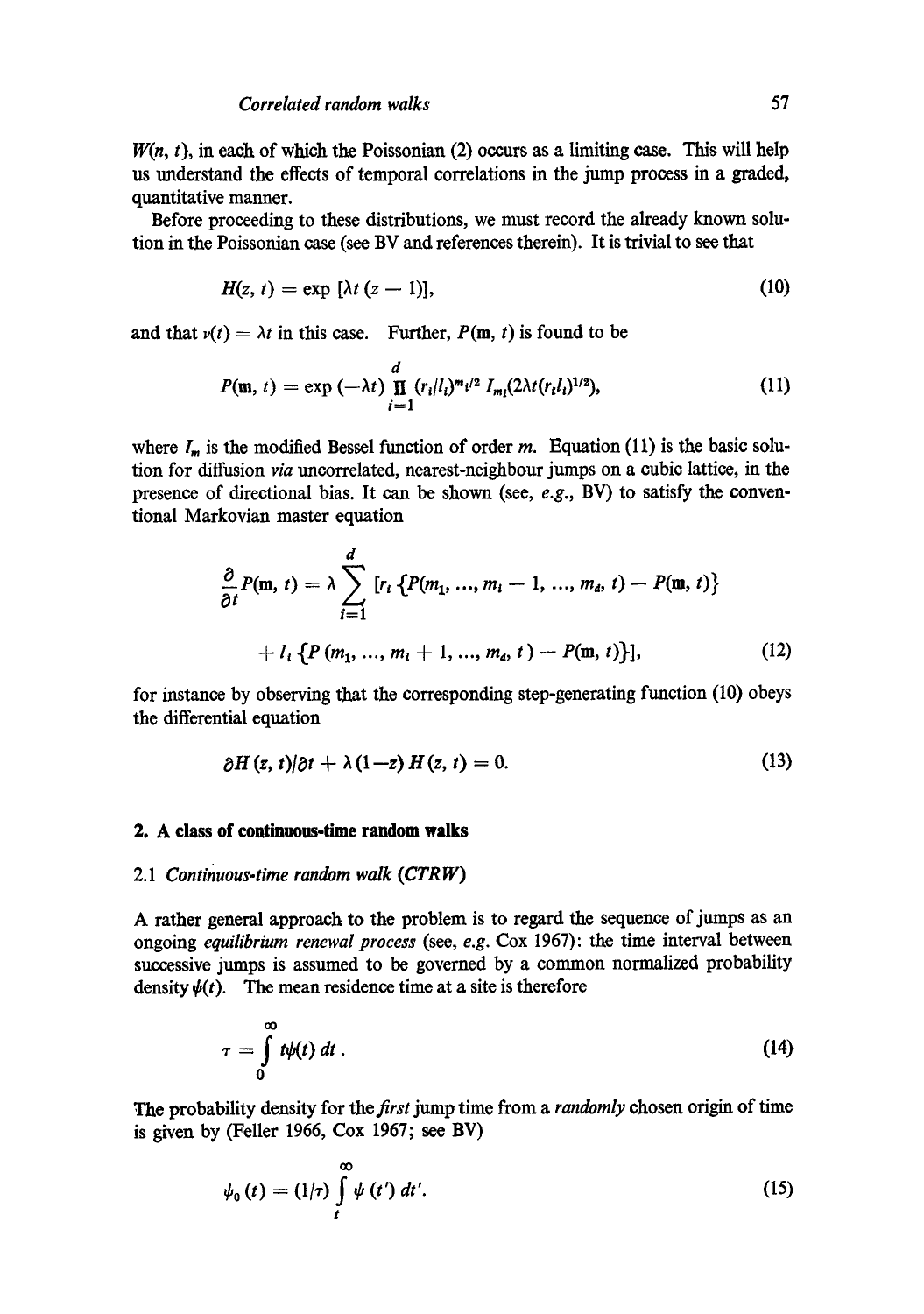The *n*-jump probability  $W(n, t)$  can then be expressed as a multiple integral involving  $\psi(t)$ , according to the standard procedure of CTRW theory (Montroll and Weiss 1965). One obtains (BV) the following answer for the Laplace transform of the generating function *H(z, t) :* 

$$
\widetilde{H}(z, s) = \frac{1 - \widetilde{\psi}_0(s) - z(\widetilde{\psi}(s) - \widetilde{\psi}_0(s))}{s(1 - z\widetilde{\psi}(s))},
$$
\n(16)

where a tilde denotes the Laplace transform.<sup>\*</sup> Replacing z by  $g(z)$  in (16) then yields the generating function for the random walk on the lattice. In principle, therefore, this represents a general solution to the problem. Note, incidentally, that

$$
\widetilde{\nu}(s) = 1/\tau s^2, \text{ or } \nu(t) = t/\tau,
$$
\n(17)

in this class of models, regardless of the functional form of  $\psi(t)$ ; the mean square displacement for unbiased random walks remains proportional to t.

# 2.2 *Special Erlangian distributions*  $\psi(t)$

It is easy to verify that the Poisson distribution (2) for  $W(n, t)$ , with the generating function (10), corresponds to the functional form

$$
\psi(t) = \lambda \exp(-\lambda t) \quad (= \psi_0(t) \text{ in this case}), \tag{18}
$$

in the CTRW formalism. Now, the ratio of the jump probability density  $\psi(t)$  to the corresponding holding time distribution, namely,

$$
\phi(t) = \psi(t) \left[ 1 - \int_{0}^{t} \psi(t') dt' \right],
$$
\n(19)

measures the probability of an imminent jump at time  $t$ , given that the preceding one occurred at  $t = 0$ . In analogy with the renewal theory, we may call  $\phi(t)$  the 'age-specific jump rate '. In these terms, the exponential distribution (18) is singled out by a special feature: a constant  $(=\lambda)$  age-specific jump rate. For all other distributions,  $\phi$  is time-dependent. For correlated jumps, we expect  $\phi(t)$  to have the following sort of general behaviour: it must increase from a vanishing value at  $t = 0$ to the uncorrelated limit ( $\lambda$ ) for very large values of t. A family of distributions  $\psi(t)$ for which  $\phi(t)$  has this behaviour is the 'special Erlangian' one,

$$
\psi(t) = \lambda \frac{(\lambda t)^{M-1}}{(M-1)!} \exp(-\lambda t), \quad M = 1, 2, \dots
$$
 (20)

\*Instead of  $\psi(t)$ , one may also work with the holding-time distribution  $p(t)$ , called the 'survivor t function' in renewal theory. This is related to  $\psi(t)$  by  $\psi(t) = -dp/dt$ , or  $p(t) = 1 - \psi(t') dt'$ 

$$
=\int\limits_t^\infty \psi(t')\,dt'.
$$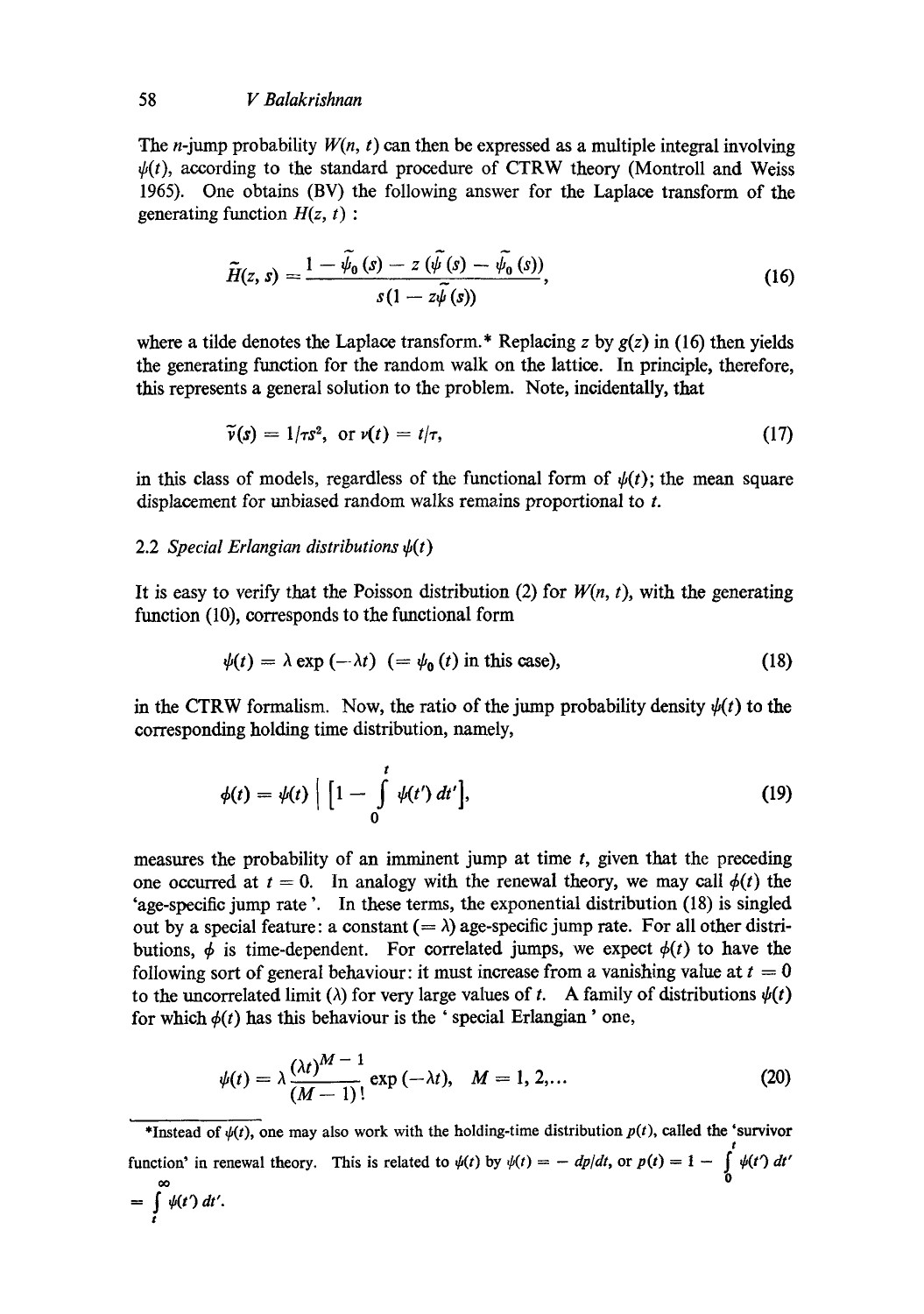## *Correlated random walks* 59

This is just the gamma distribution with a positive integer parameter  $M$ . It arises if we imagine each jump to occur at the end of  $M$  fictitious stages, each such intermediate stage being independently, exponentially distributed with probability density  $\lambda$  exp (-  $\lambda t$ ). The case  $M = 1$  yields the original distribution (18), while increasing  $M$  implies increasing temporal correlation in the jump process. The holding time distribution corresponding to (20) is found to be

$$
p(t) = 1 - \int_{0}^{t} \psi(t') dt' = \exp(-\lambda t) \sum_{j=0}^{M-1} (\lambda t)^{j} / j!,
$$
 (21)

while the age-specific jump rate is

$$
\phi(t) = \lambda \frac{(\lambda t)^{M-1} / (M-1)!}{\sum_{j=0}^{M-1} (\lambda t)^j / j!}.
$$
 (22)

Figure 1 shows the behaviour of  $\phi(t)$  for  $M = 1, 2, 3$  and 4.

While a closed expression for  $P(m, t)$  cannot be obtained for general  $M$ , a lot can



Figure 1. The 'age-specific jump rate'  $\phi$  (t) (equation (22)) corresponding to the special Erlangian form (equation (20)) for the distribution  $\psi(t)$ .  $M = 1$  refers to the exponential form for  $\psi(t)$ , *i.e.*, to an uncorrelated step sequence with a Poisson distribution for  $W(n, t)$ .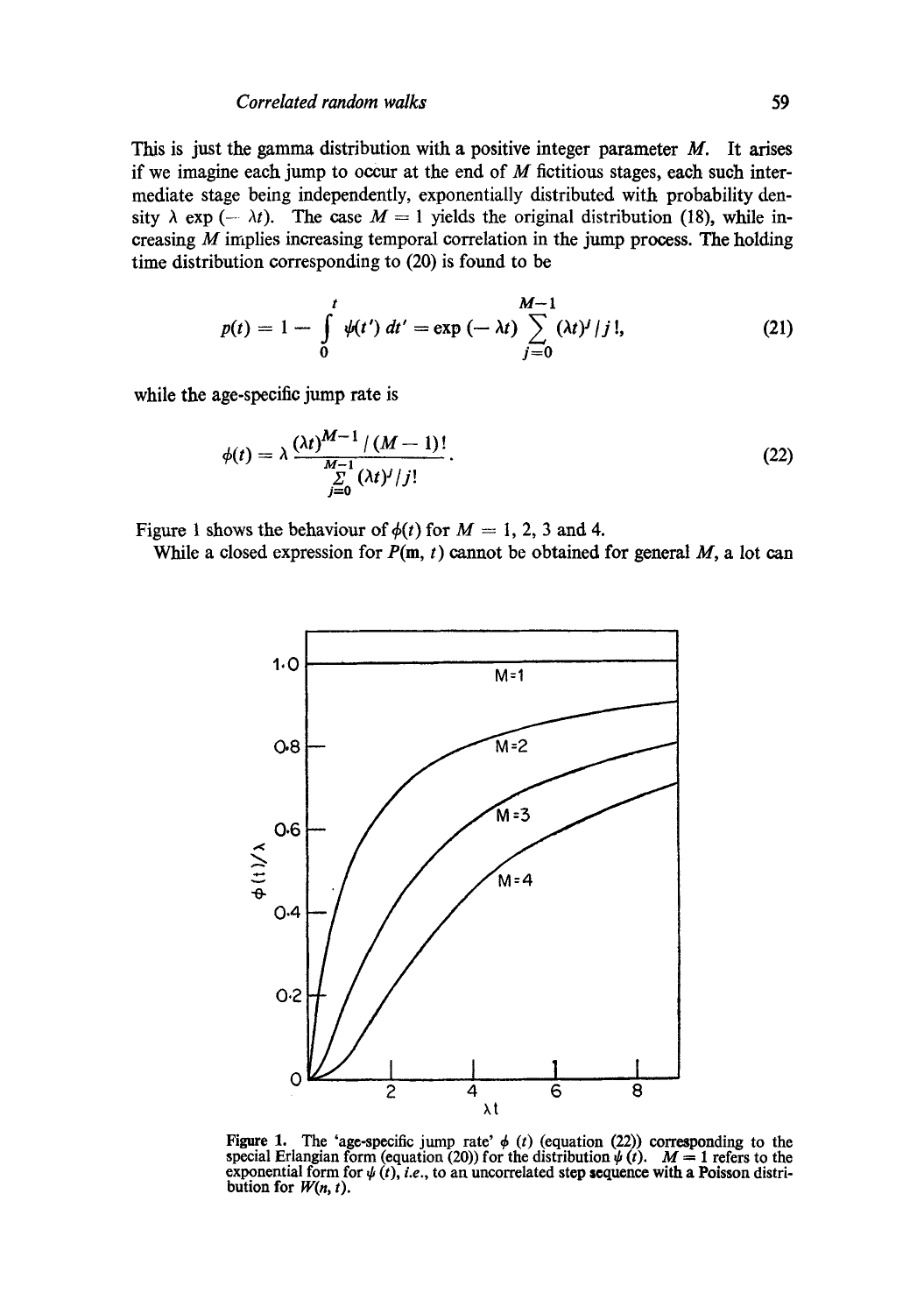be learnt from the result for (the transform of) the generating function,  $H(z, s)$ . From (15), (16), (19) and (21) we find

$$
\widetilde{H}(z, s) = \frac{1}{s} + \frac{\lambda(z-1)}{Ms^2} \frac{(s+\lambda)^M - \lambda^M}{(s+\lambda)^M - z \lambda^M}.
$$
\n(23)

It is possible to extract a closed expression for  $W(n, t)$  from (23), on expanding  $H$ in powers of z and inverting the transform. After some algebra, we get

$$
W(n, t) = \exp(-\lambda t) \left\{ \sum_{j=(n-1) M}^{nM-1} \frac{(\lambda t)^j}{j!} \left( \frac{j}{M} - n + 1 \right) + \sum_{j=nM}^{(n+1) M-1} \left( n + 1 - \frac{j}{M} \right) \right\}.
$$
 (24)

When  $n = 0$ , only the second sum contributes. Equation (24) is to be compared with the Poisson distribution (2), which is the case  $M = 1$ . In order to illustrate the effect of the correlations in the jumps (especially at short times), we have numerically calculated for  $M = 2$  the quantity  $P(\mathbf{m}, t)$  in the special case  $d = 1, m = 0, r = l = \frac{1}{2}$ , that is, the probability of finding the diffusing particle back at the origin at time  $t$ , for an unbiased one-dimensional random walk. The result is shown in figure 2, along with the variation of the  $M = 1$  expression,

$$
P(0, t) = I_0(\lambda t) \exp(-\lambda t), \qquad (25)
$$



Figure 2. The probability P  $(0, t)$  of finding the random walker back at the origin at time t, in the case  $d = 1$ ,  $r = l = \frac{1}{2}$ .  $M = 1$ , 2 refer respectively to the exponential distribution and a special Erlangian distribution for the waiting-time distribution  $\psi(t)$  (§ 2).  $N = 1$ , 2 and  $\infty$  correspond respectively to the geometric, a negative bionomial, and the Poisson distribution for *W(n, t) (§* 3).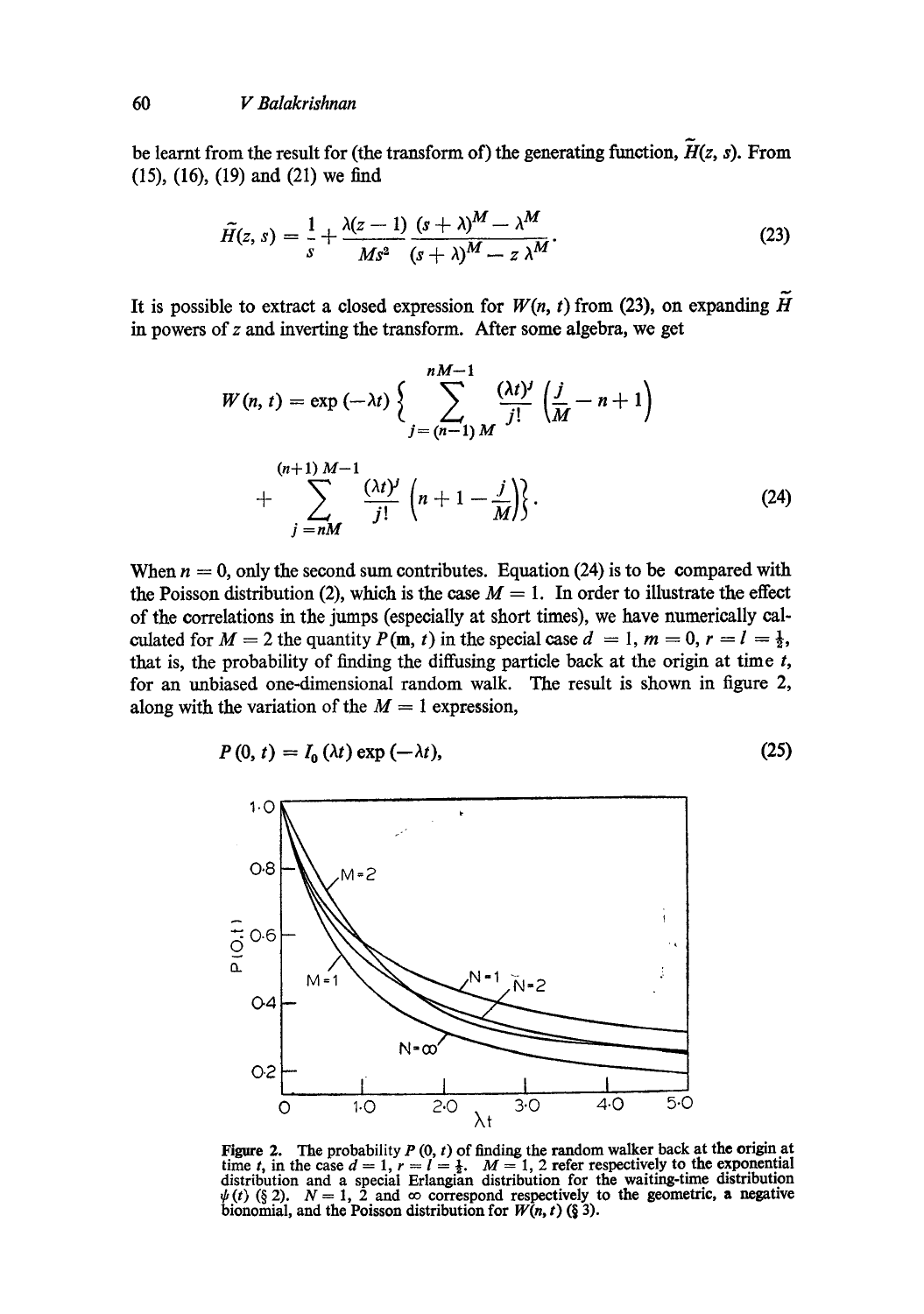#### *Correlated random walks* 61

corresponding to an uncorrelated random walk, for comparison.

Another angle which provides some insight into the correlations which exist in the model is the master equation satisfied by  $P(\text{or, equivalently, the differential equation})$ obeyed by  $H$ ). For this purpose it is helpful to write

$$
H(z, t) = h(z, t) \exp(-\lambda t),
$$
  
\n
$$
\tilde{h}(z, s) = \tilde{H}(z, s-\lambda).
$$
 (26)

or

Equation (23) then leads to

$$
\widetilde{h}(z,s) = \frac{1}{(s^M - z\,\lambda^M)} \sum_{j=0}^{M-1} \left[1 - \frac{j}{M}(1-z)\right] s^{M-1-j} \,\lambda^j. \tag{27}
$$

It is easily verified from this expression that  $h(z, t)$  satisfies the differential equation

$$
\partial^M h(z, t) / \partial t^M = z \lambda^M h(z, t), \qquad (28)
$$

in contrast to the first order equation (see (13)) which obtains for  $M = 1$ . The conventional first-order time derivative on the left-hand side of the master equation (12) for  $P(m, t)$  is therefore replaced, when  $M > 1$ , by the sum of derivatives

$$
\sum_{j=0}^{M-1} {M \choose j} \lambda^j \frac{\partial^{M-j}}{\partial t^{M-j}} P(\mathfrak{m}, t), \qquad (29)
$$

while the difference operator on the right of that equation is essentially unchanged. Higher-order time derivatives are of course one way of representing memory effects. "Alternatively, one can consider (see, *e.g.,* Kehr and Hans 1978) the *inhomogeneous*  master equation with a memory kernel that is obeyed by the probability  $P(m, t)$ corresponding to every CTRW. This is most easily derived by beginning with (16) written in the form

$$
\[s-(z-1)\frac{\tilde{s}\tilde{\psi}}{(1-\tilde{\psi})}\]\ \tilde{H}(z,s)=1+(z-1)\frac{(\tilde{\psi}_0-\tilde{\psi})}{(1-\tilde{\psi})},\tag{30}
$$

and going on to the corresponding equation for  $\widetilde{L}$ , by replacing z with  $g(z)$ . For the family of distributions (20), the memory kernel of the master equation in the time domain turns out to be the inverse transform of

$$
\widetilde{K}(s) = s\lambda^M / [(s+\lambda)^M - \lambda^M]. \qquad (31)
$$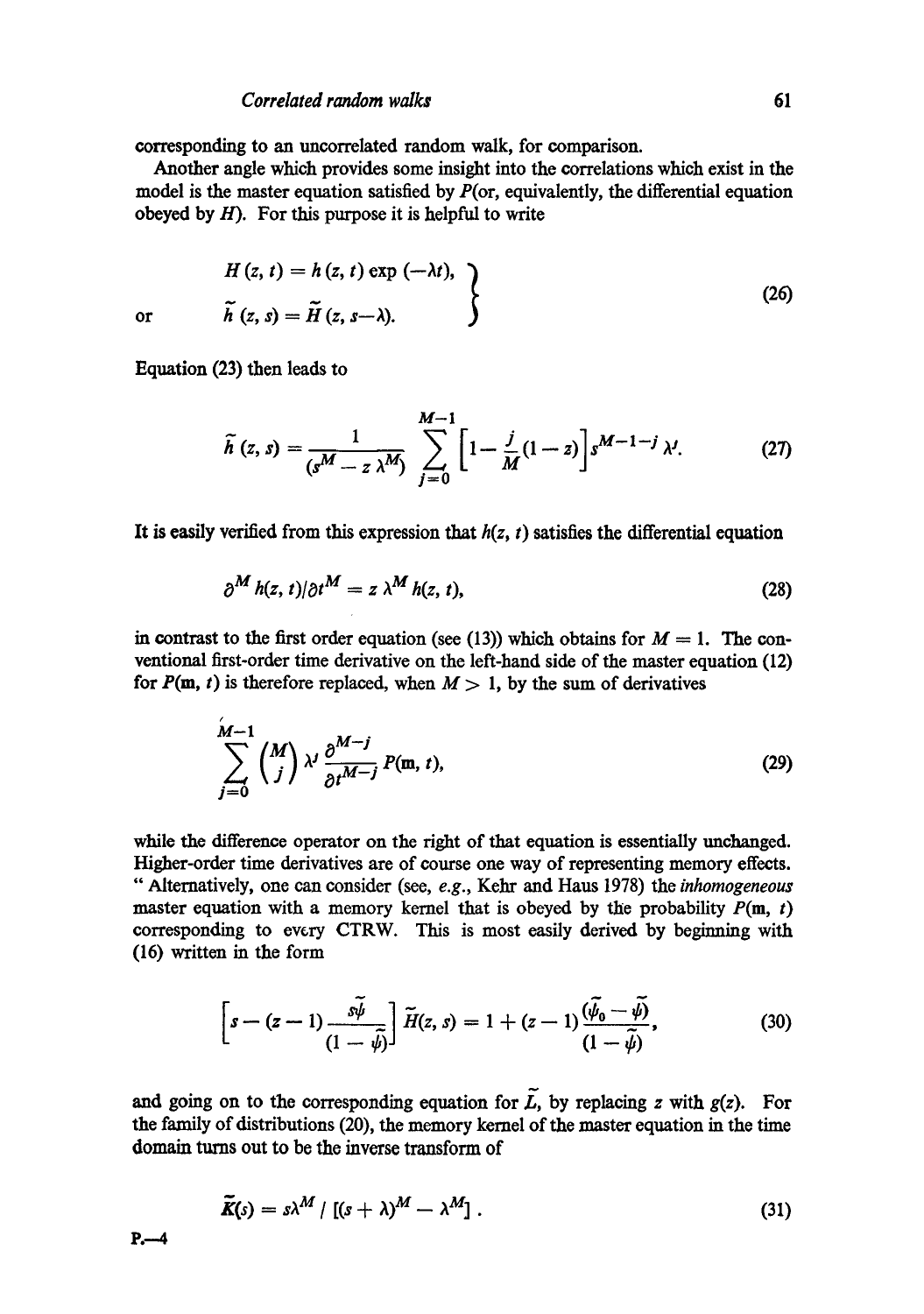This yields  $K(t - t') = \lambda \delta(t - t')$  for  $M = 1$ , as expected. We find

$$
K(t - t') = \begin{cases} \lambda^2 \exp\left[-2\lambda (t - t')\right] (M = 2), \\ (2\lambda^2/\sqrt{3}) \exp\left[-3\lambda (t - t')/2\right] \sin\left[\sqrt{3}\lambda (t - t')/2\right] (M = 3) \end{cases}
$$
 (32)

and so on.

### 3. Another class **of temporally correlated random walks**

# *3.1 The distribution W(n, t)*

Instead of regarding the jump sequences as realizations of a renewal process and using CTRW theory for  $W(n, t)$ , let us now explore the solutions obtained for  $P(\mathbf{m}, t)$ when certain standard distributions are used as inputs for  $W(n, t)$ . In particular, we shall concentrate on the family of negative binomial distributions, namely,

$$
W(n, t) = {N-1+n \choose n} \left(\frac{\lambda t}{N}\right)^n \left(1+\frac{\lambda t}{N}\right)^{-N-n}, \quad N=1, 2, ... \tag{33}
$$

In addition to the important reason of analytical tractability, there is another reason for this choice. Among the conventional one-parameter distributions, the Poisson and the geometric distributions represent the two extremes in the degree of correlation between the *n* pulses (events) described by  $W(n, t)$ . (Just as, in the case of a continuous random process, a roughly analogous statement may be made with respect to white or  $1/f^0$  noise and Brownian or  $1/f^2$  noise). The family of distributions (30) provides a natural and convenient interpolation between these two extremes. This enables us, once again, to see the effect of a gradual change in the degree of correlation, as we go from the geometric  $(N = 1)$  to the Poisson  $(N \rightarrow \infty)$  distribution.\*

Before taking up the solution  $P(m, t)$  of the diffusion problem associated with the foregoing distributions, let us observe the following. For each given value of  $N$ , the expression (33) can be regarded as a *continuous superposition* of the corresponding Poissonian expression, with different mean rates. In other words,

$$
W(n, t) = \int_{0}^{\infty} d\lambda_1 \sigma(\lambda_1) \left\{ \frac{(\lambda_1 t)^n}{n!} \exp(-\lambda_1 t) \right\},
$$
 (34)

<sup>\*</sup>There is also a physical realization of this family of distributions, in another field. Under suitable experimental conditions, the photon counting statistics pertaining to admixtures of coherent and chaotic (thermal) light can be shown to run the gamut of the negative binomial distributions (Saleh 1978). Indeed. a well-known bunching effect in photon counting arises essentially from the differ ence between the distribution  $\phi(t)$  and the first-waiting-time distribution  $\phi_0(t)$ , in the language of random processes.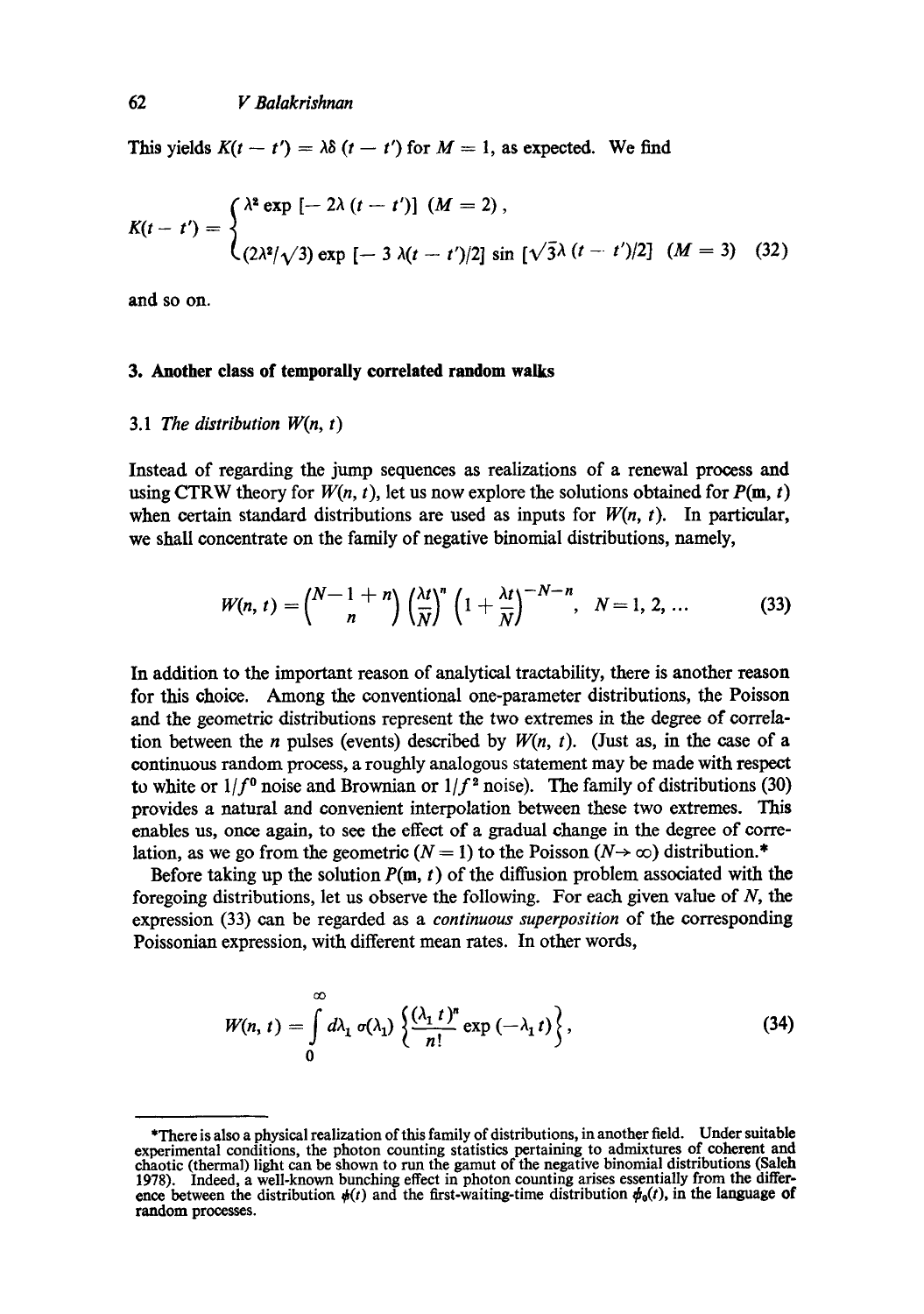where the (normalized) spectral weight function  $\sigma(\lambda_1)$  is easily seen to be

$$
\sigma(\lambda_1) = \frac{1}{(N-1)!} {N \choose \lambda} \left(\frac{N\lambda_1}{\lambda}\right)^{N-1} \exp\left(-\frac{N\lambda_1}{\lambda}\right).
$$
 (35)

The ' non-analytic' effects arising from such a continuous spectrum of characteristic times have already been discussed elsewhere (BV; see also Balakrishnan 1980). Prominent among these effects is a deviation from the usual  $(\sim t^{-d/2})$  asymptotic behaviour of  $P(m, t)$  for finite m and large t, as we shall see below.

#### 3.2 *The solution for*  $P(m, t)$

To discover the solution  $P(m, t)$  corresponding to  $W(n, t)$  as given by (33) for finite values of  $N$ , we use the simple stratagem of writing the step-generating function in the form

$$
H(z, t) = \sum_{n=0}^{\infty} W(n, t) z^{n} = \left[ 1 + (1-z) \frac{\lambda t}{N} \right]^{-N}
$$
  
=  $\frac{1}{(N-1)!} \int_{0}^{\infty} d\xi \xi^{N-1} \exp \left[ -\xi \left\{ 1 + (1-z) \frac{\lambda t}{N} \right\} \right].$  (36)

Then, on replacing z by  $g(z)$  to obtain L from H (see (5)), we arrive, as in the Poissonian case, at the answer

$$
P(\mathbf{m}, t) = \frac{1}{(N-1)!} \int_{0}^{\infty} d\xi \xi^{N-1} \exp \left\{-\xi \left(1 + \frac{\lambda t}{N}\right) \int_{i=1}^{d} \prod_{i=1}^{N} (r_{i}/l_{i})^{m_{i}/2} \right\}
$$
  
 
$$
\times I_{m_{i}} \left(2\xi \frac{\lambda t}{N} (r_{i} l_{i})^{1/2}\right).
$$
 (37)

This is to be compared with (11). The latter represents the  $N \rightarrow \infty$  limit of the former.

Let us digress briefly to consider in some further detail the limiting case  $N = 1$ , *i.e.,* that of the geometric distribution

$$
W(n, t)\Big|_{N=1} = \frac{(\lambda t)^n}{(1 + \lambda t)^{n+1}}.
$$
\n(38)

Remarkably enough, the integral representation (37) for  $P(m, t)$  with  $N = 1$  has the analytic structure of the lattice Green function (or extended Watson integral) for an anisotropic lattice (orthorhombic for  $d = 3$ , rectangular for  $d = 2$ ), for general values of the bias factors  $r_i$ ,  $l_i$ . A vast literature exists on these Green functions, dealing with their analytic properties, methods for numerical evaluation, etc. (Mannari and Kawabe 1970, and references therein; Katsura *et a11971,* and references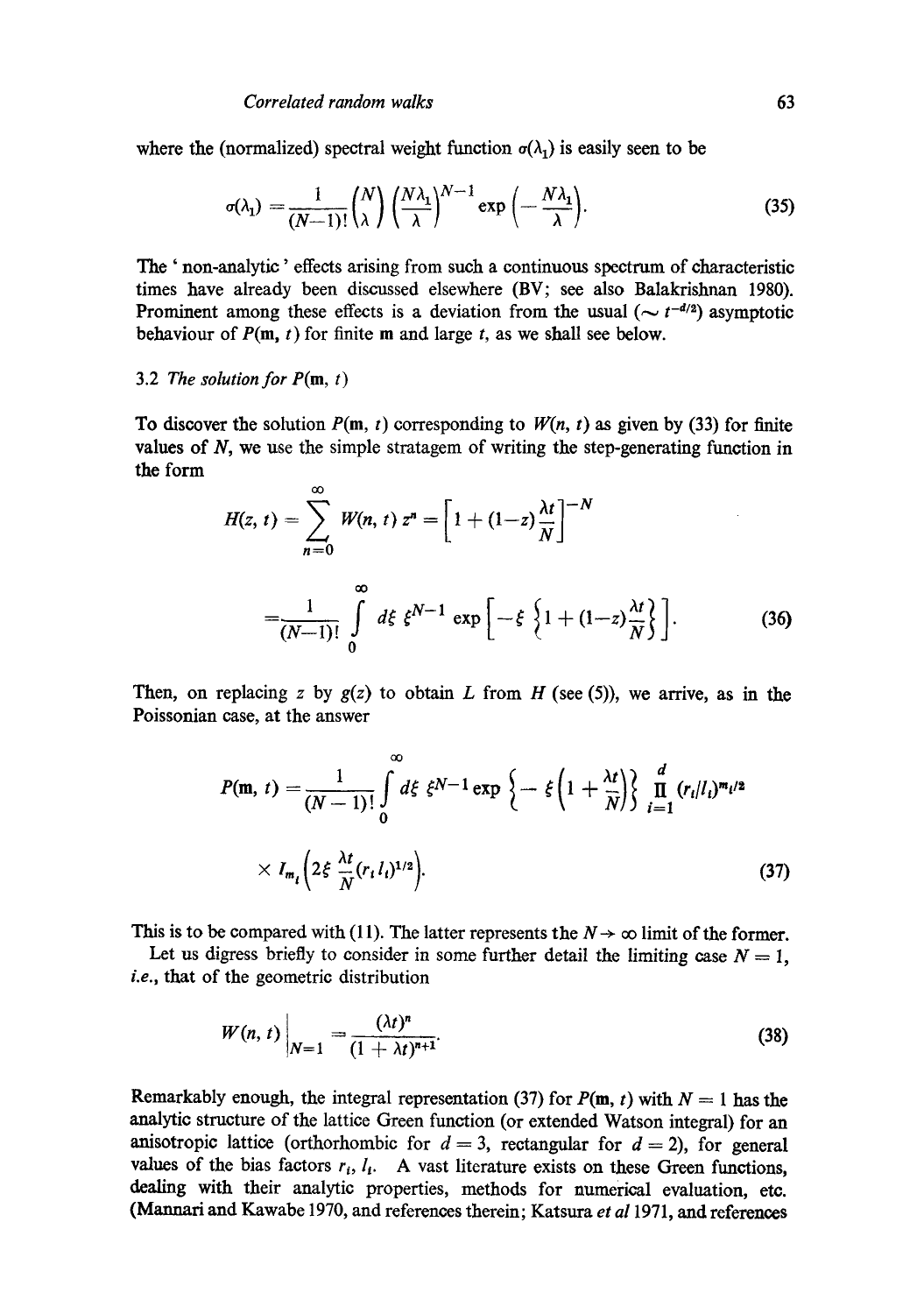therein). It is amusing to learn, on wading through this literature, that the following analytical results are known. In two dimensions,  $P(0, t)$  can be expressed as a complete elliptic integral of the first kind. For 'diagonal' points  $(m_1 = m_2)$ ,  $P(m, t)$ is given by a hypergeometric  $(_2F_1)$  function. For  $m_1 \neq m_2$  but  $r_1 l_1 = r_2 l_2$ , P is a hypergeometric function of the  $_4F_3$  type. In the most general case  $(m_1 \neq m_2, r_1 l_1 \neq r_2 l_2)$ , P is expressible in terms of the Appell double hypergeometric function  $F_4$ . In three dimensions, very few such analytical results exist.  $P(0, t)$  can be reduced to an integral over a complete elliptic integral of the first kind. A similar statement holds good if  $m_1 = m_2 = 0$ , but  $m_3 \neq 0$ , provided  $r_1 l_1 = r_2 l_2$ . Again, if at least two of the three products  $r_i l_i$  are equal,  $P(m, t)$  can be written in terms of Kampé de Fériet functions (generalized hypergeometric functions in two variables). In all cases, power series representations and asymptotic expansions for  $P(m, t)$  are available.

Returning to the solution  $(37)$  for general N, let us now examine the asymptotic  $(\lambda t \rightarrow \infty)$  behaviour of the probability  $P(m, t)$ . Although the mean square displacement (in the absence of bias) is identical  $(=\lambda t)$  for all the members of this class of models, differences show up, of course, in various other moments. The asymptotic behaviour of  $P(m, t)$  is a feature which illustrates the peculiarities of each case quite strikingly. The leading large t behaviour of  $P(m, t)$  is deduced by analysing (37) and corroborated, where applicable, by the explicit solutions in the limiting cases  $N \rightarrow \infty$  and  $N = 1$  (respectively, (11) and (43) below). The results are catalogued in table 1. Here m is a finite point, and

$$
b_{\mathbf{d}} = 1 - 2 \sum_{i=1}^{d} (r_i l_i)^{1/2}, \tag{39}
$$

is the numerical factor that provides a measure of the anisotropy in the random walk. It vanishes in the isotropic case, when each  $r_i = I_i = 1/(2d)$ .

We turn now to a closer investigation of the case  $d = 1$ . Rather convenient closedform solutions are available in this instance. This facilitates a better understanding of the correlations in the diffusion process originating from the statistics of the jumpcausing pulse sequences.

**Table I.**  Asymptotic behaviour of P(m, t) for a class of random walks (see Equation (37))

| Step number<br>distribution<br>parameter N<br>(see equation $(33)$ ) | Lattice dimensionality d |                             |                |                           |                |                                |  |
|----------------------------------------------------------------------|--------------------------|-----------------------------|----------------|---------------------------|----------------|--------------------------------|--|
|                                                                      |                          |                             | $\overline{2}$ |                           |                | 3                              |  |
|                                                                      | Iso-<br>tropic           | Aniso-<br>tropic            | Iso-<br>tropic | Aniso-<br>tropic          | Iso-<br>tropic | Aniso-<br>tropic               |  |
| 1 (geometric)                                                        | $t^{-1/2}$               | $t^{-1}$                    | $t^{-1}$ lnt   | $t^{-1}$                  | $t^{-1}$       | $t^{-1}$                       |  |
| $2 \leq N < \infty$<br>(negative binomial)                           | $t^{-1/2}$               | $t - N$                     | $t^{-1}$       | $t^-N$                    | $1^{-3/2}$     | $t - N$                        |  |
| $\infty$ (Poisson)                                                   | $r^{-1/2}$               | $t^{-1/2}e^{-b_1\lambda t}$ | $t^{-1}$       | $t^{-1}e^{-b_2\lambda t}$ | $t^{-3/2}$     | $t^{-3/2}e^{-b}$ s $\lambda t$ |  |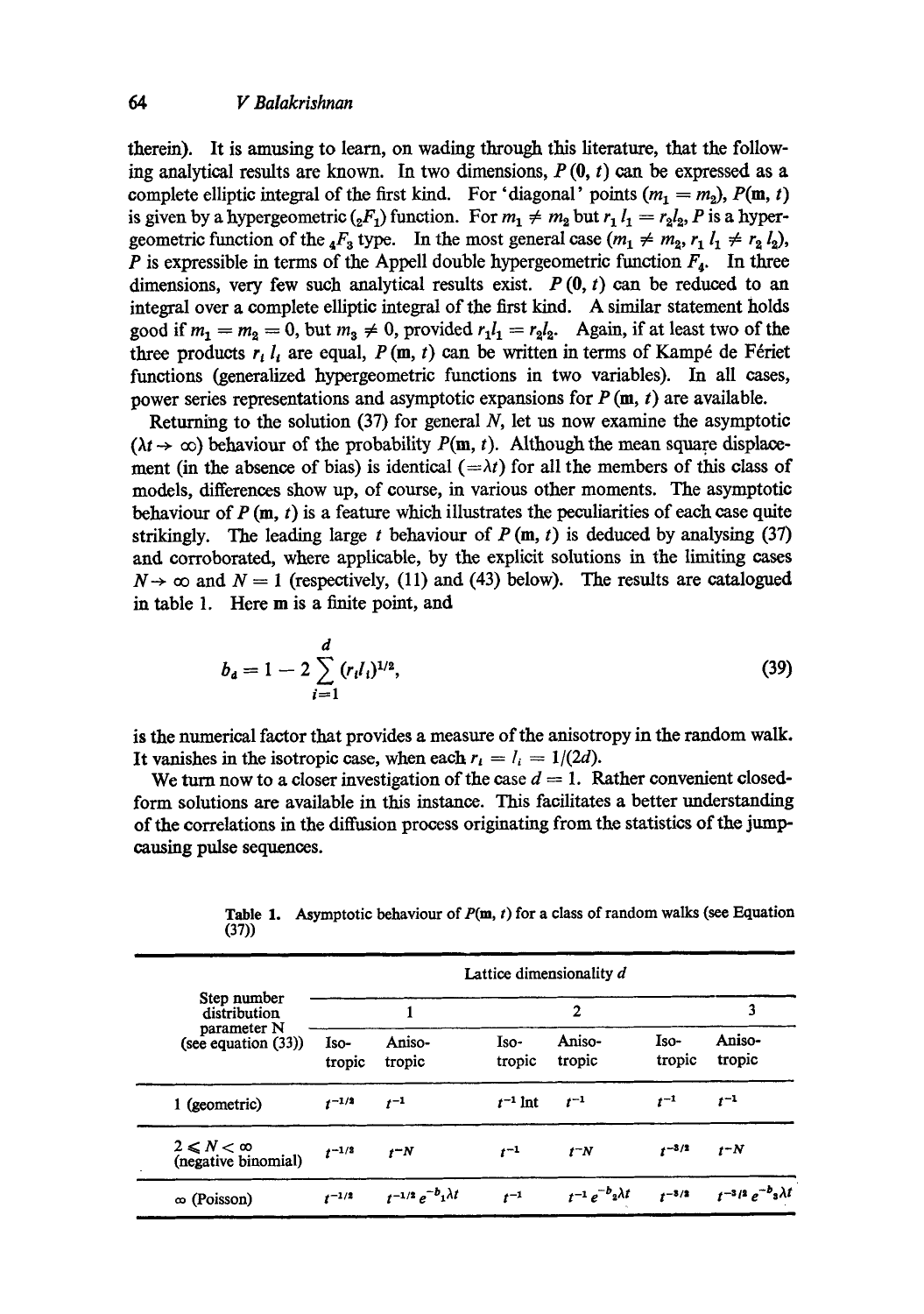## 3.3 *Jump diffusion on a linear lattice and the continuum limit*

When  $d = 1$ , the solution (37) essentially reduces to an associated Legendre polynomial. We find (for  $m > -N$ )

$$
P(m, t) = \frac{(m + N - 1)!}{(N - 1)!} (r/l)^{m/2} [A_N(t)]^{-N} P_{N-1}^{-m} \left( \frac{1 + \frac{\lambda t}{N}}{A_N} \right), \qquad (40)
$$

where the symbol  $P^{\alpha}_{\beta}$  on the right side is an associated Legendre function, and

$$
A_N(t) = \left[ \left( 1 + \frac{\lambda t}{N} \right)^2 - 4rl \left( \frac{\lambda t}{N} \right)^2 \right]^{1/2} \overline{r} = l = \frac{1}{2} \left( 1 + \frac{2 \lambda t}{N} \right)^{1/2}.
$$
 (41)

A similar result, in terms of  $P_{N-1}^m$ , obtains in the case  $m < 1 - N$ . Thus  $P(m, t)$  is an algebraic function for finite N. It may be checked that as  $N \rightarrow \infty$ , one correctly recovers the limit

$$
\lim_{N \to \infty} P(m, t) = I_m (2\lambda t (r l)^{1/2}) \exp(-\lambda t). \tag{42}
$$

At the other extreme of the geometric distribution (38) for *W(n,* t), (40) reduces to

$$
P(m, t)\Big|_{N=1} = (r/l)^{m/2} \; [A_1(t)]^{-1/2} \left[ \frac{2\lambda t (r l)^{1/2}}{1 + \lambda t + A_1(t)} \right]. \tag{43}
$$

In order to illustrate the effect of the correlations in  $W(n, t)$  for  $N < \infty$ , we have again plotted in figure 2 the probability for return to the origin  $P(0, t)$ , as a function of  $\lambda t$ in the cases  $N = 1$ , 2 and  $\infty$  respectively, for an unbiased random walk. The lowest curve  $(N = \infty)$  and the topmost curve  $(N = 1)$  represent, in a sense, the two endpoints of uncorrelated and correlated diffusion.

The last statement is reinforced by constructing and looking at the structure of a master equation for the probability density  $P(m, t)$  in the case  $N = 1$ . (For  $N \rightarrow \infty$ , *P(m, t)* is of course the solution of the standard Markovian master equation (12), with  $d = 1$ ). The generating function for this P is

$$
L(z, t) = H(g(z), t) = [1 + \lambda t \{1 - g(z)\}]^{-1}, \tag{44}
$$

where  $g(z) = rz + lz^{-1}$ . Therefore

$$
\partial L(z, t) / \partial t = \lambda [g(z) - 1] L^2(z, t). \tag{45}
$$

From (45) it is readily deduced that

$$
\frac{\partial}{\partial t}P(m, t) = \lambda \sum_{m' = -\infty}^{\infty} P(m-m', t) \left[ r \left\{ P(m'-1, t) - P(m', t) \right\} + l \left\{ P(m'+1, t) - P(m', t) \right\} \right], (N = 1), \tag{46}
$$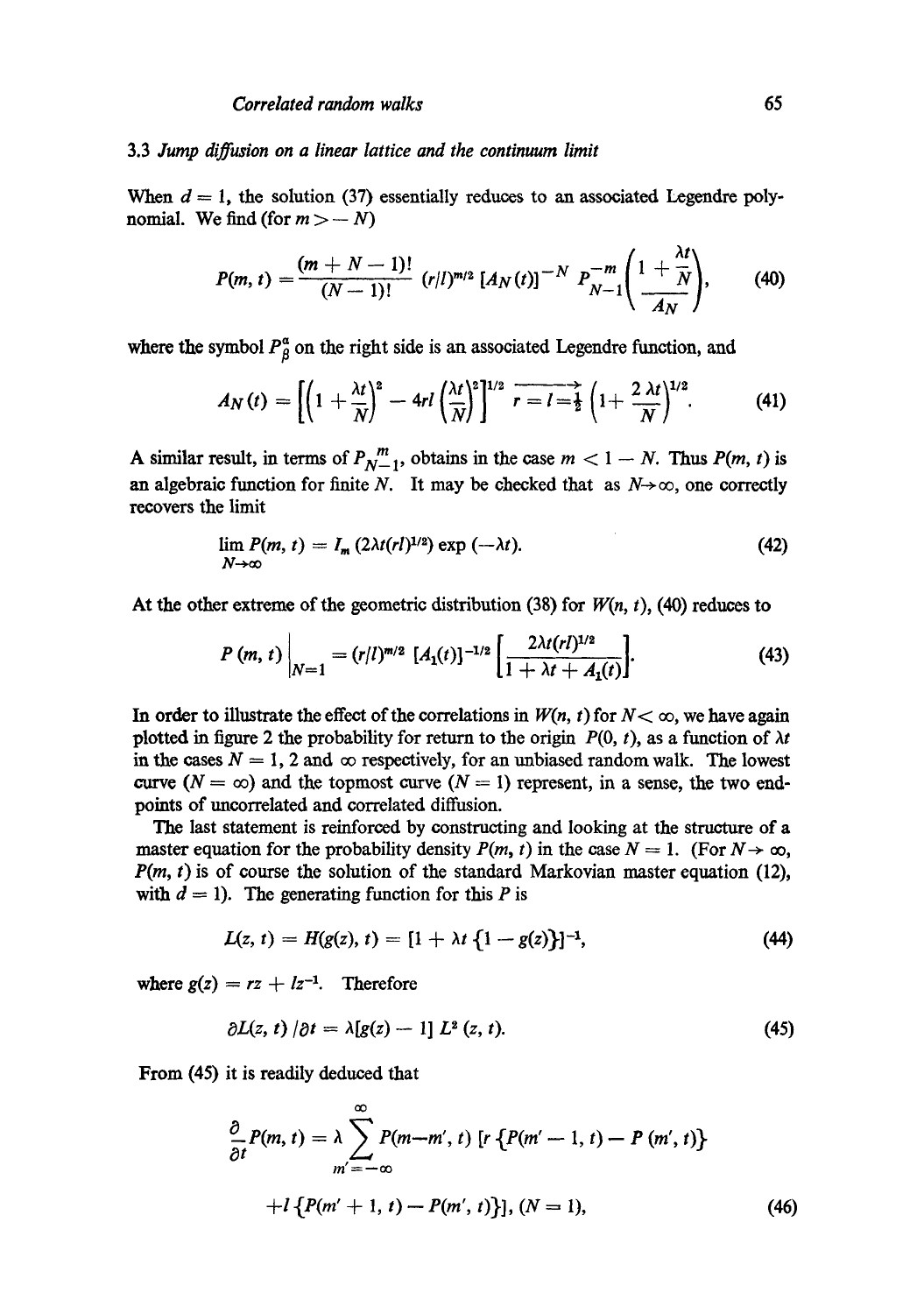a non-linear master equation. Thus the transition probability per unit time is timedependent, and is itself dependent on  $P$  again, as is evident from the convolution in (46). Finally, let us pass to the continuum limit, in which matters become more transparent. For simplicity, consider the unbiased case  $(r = l = \frac{1}{2})$ . Re-introducing the lattice constant a, and going over to the limit  $a \rightarrow 0$ ,  $\lambda \rightarrow \infty$  such that

$$
\lim_{\Delta a^2} = 2 D = \text{finite},\tag{47}
$$

we find that (46) is transformed into

$$
\frac{\partial}{\partial t}P(x, t) = D \int_{-\infty}^{\infty} dx' P(x - x', t) \frac{\partial^2}{\partial x'^2} P(x', t), (N = 1), \tag{48}
$$

so that  $x(t)$  is very far from being a Markov process. The relevant solution of  $(48)$  is

$$
P(x, t) = (4Dt)^{-1/2} \exp\left[-\left|x\right|/(Dt)^{1/2}\right], \quad (N=1)
$$
 (49)

as may be deduced, for instance, by a spatial Fourier transform of (48). This solution can be directly got from (43), on first setting  $r = l = \frac{1}{2}$ ,  $m = x/a$ ,  $P(m, t) = aP(x, t)$ , and then taking the required limits in  $a$  and  $\lambda$ . For the sake of comparison, recall that the corresponding probability density for conventional diffusion is

$$
P(x, t) = (4\pi Dt)^{-1/2} \exp[-x^2/4Dt], \quad (N \to \infty). \tag{50}
$$

While the mean square displacement  $\langle x^2(t) \rangle = 2Dt$  in both cases, the higher moments are larger for the exponential distribution than for the Gaussian. It is easy to show that

$$
\langle x^{2j} \rangle_{\text{exp}} / \langle x^{2j} \rangle_{\text{Gauss}} = j! \quad (j = 0, 1, 2, \ldots). \tag{51}
$$

Finally, it is very interesting to see precisely how the probability density changes its functional form from the exponential to the Gaussian, as N increases. The continuum limit of (40), again for  $r = l = \frac{1}{2}$ , answers this question. After some tedious algebra, we arrive at the following suggestive expression: writing

$$
(N/Dt)^{1/2} |x| = u,
$$
 (52)

we find

$$
P(x,t) = \left(\frac{N}{Dt}\right)^{1/2} e^{-u} \sum_{j=0}^{N-1} \frac{1}{(N-1-j)!} {N-1+j \choose j} 2^{-N-j} u^{N-1-j}.
$$
 (53)

As an illustration to complement figure 2, we plot in figure 3 the functions  $P(x, t)$ for  $N = 1$ , 2 and  $\infty$  as functions of x, for the same fixed value (=  $\frac{1}{2}$ ) of *Dt*. It may appear that  $P(N = 1)$  alone is singular at  $x = 0$ , since it has a cusp at that point. This is not so. It is clear from (52) and (53) that  $P(x, t)$  is singular at  $x = 0$  for all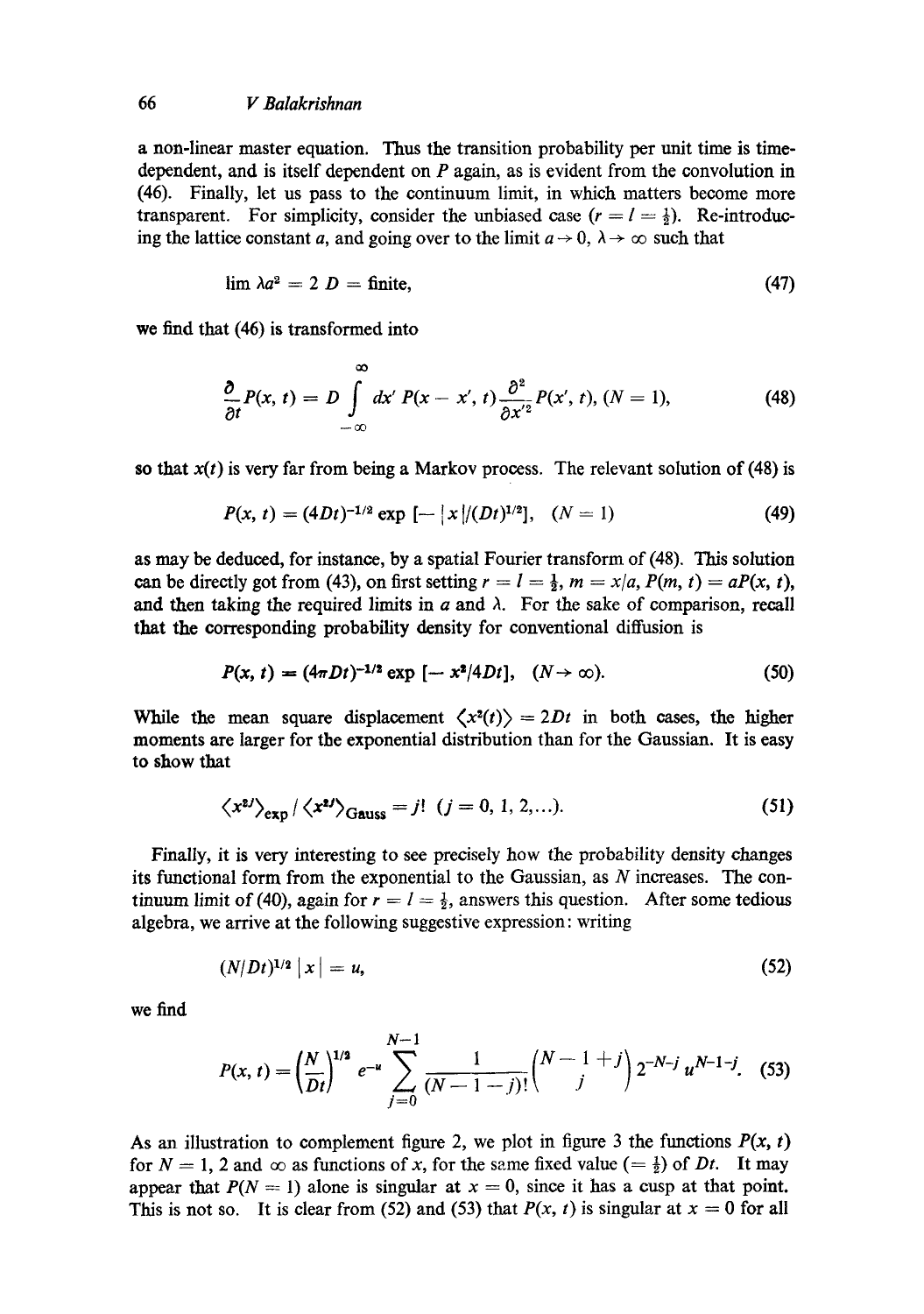

Figure 3. The probability  $P(x, t)$  (equation (53)) in the continuum limit (again for  $d = 1$  and  $r = l = \frac{1}{2}$  at a fixed instant of time, here taken to be given by  $2Dt = 1$ . The rms displacement is thus unity in each case. While  $P(N = 2)$  appears to be smooth at  $\bar{x} = 0$ , its third derivative is discontinuous at that point (see text and equation (54)).

finite values of  $N$ . The polynomial factor in  $(53)$  has the effect of progressively softening the singularity as  $N$  increases. For a general value of  $N$ , it can be shown that  $P(x, t)$  and its first  $(2N - 2)$  derivatives are continuous at  $x = 0$ , while its  $(2N - 1)$ th derivative is discontinuous at that point. The discontinuity is found to be

$$
\left[\partial^{2N-1} P(x,t)/\partial x^{2N-1}\right]_{x=-0}^{x=-0} = (-N/Dt)^N.
$$
 (54)

It is indeed remarkable how, as  $N$  increases and the pulse sequence underlying the diffusion becomes more and more uncorrelated, the singularity in the probability density function is pushed out to higher order derivatives—till in the limit  $N \to \infty$ , it disappears altogether. As  $P(x, t)$  for general N can be regarded as a superposition of N gamma density functions (see (50)), a central limit theorem operates. The familiar Gaussian emerges.

#### **Acknowledgment**

The author would like to thank Professor E C G Sudarshan for a helpful discussion.